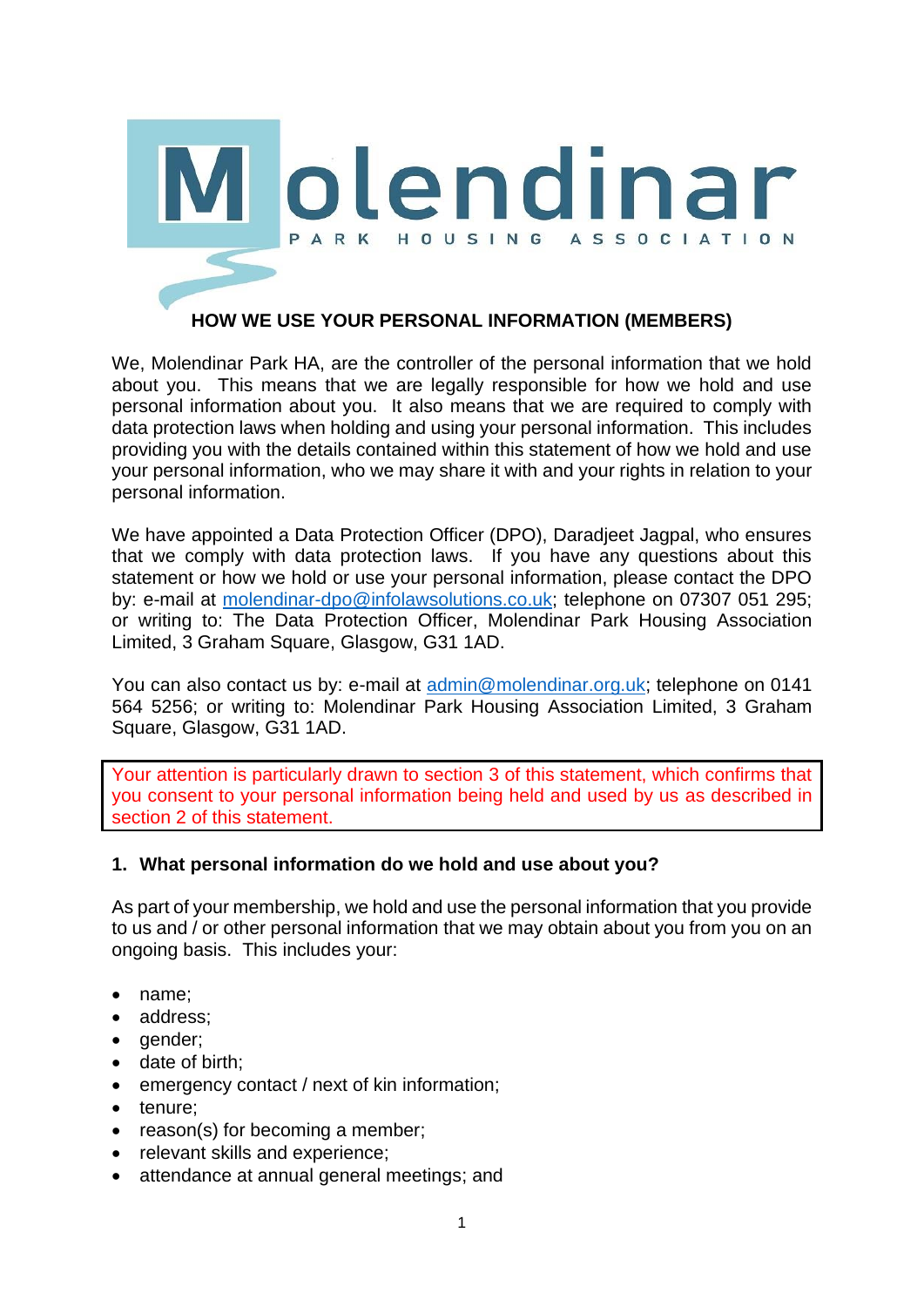• sensitive personal information about your racial or ethnic origin, sexual orientation, physical and / or mental health and religious or other similar beliefs.

If you are a tenant or service user of the Association, then we will also hold and use your personal information in accordance with the "How We Use Your Personal Information" statements issued to our tenants and service users.

If you do not provide us with the above personal information, you may not continue to be a member.

## **2. Why do we hold and use this personal information about you?**

We use such personal information to:

- manage and administer your membership;
- comply with regulatory requirements and our legal duties and obligations, including undertaking membership skills assessments;
- promote equality of opportunity; and
- protect and defend our legal rights in the case of a dispute between us.

### **3. What is our legal basis for holding and using your personal information?**

Data protection laws require us to have a legal reason for holding and using your personal information. Our legal reasons for holding and using your personal information include:

- compliance with the laws which apply to us as a registered social landlord in Scotland; and
- protection of our legitimate interests in the highly unlikely event that we do not have another legal reason, we may consider that we have a legitimate interest in handling and using your personal information. In those circumstances, we will always consider your legitimate interests in the protection of your personal information, and will balance those against our own legitimate interests in handling and using your personal information for the purposes described in section 2 of this statement.

In very limited circumstances, we may rely on your consent as the legal reason. By providing us with your personal information and sensitive personal information (including your racial or ethnic origin, sexual orientation, your physical and / or mental health, and religious or other similar beliefs) and the personal information and sensitive personal information of other individuals (for example, your emergency contact / next of kin or dependents), you:

- consent to it being used by us as described in section 2 of this statement; and
- confirm that you have informed the other individuals if they are of 12 years old and above of the content of this statement and they have provided their consent to their personal information and sensitive personal information being used by us as described in section 2 of this statement.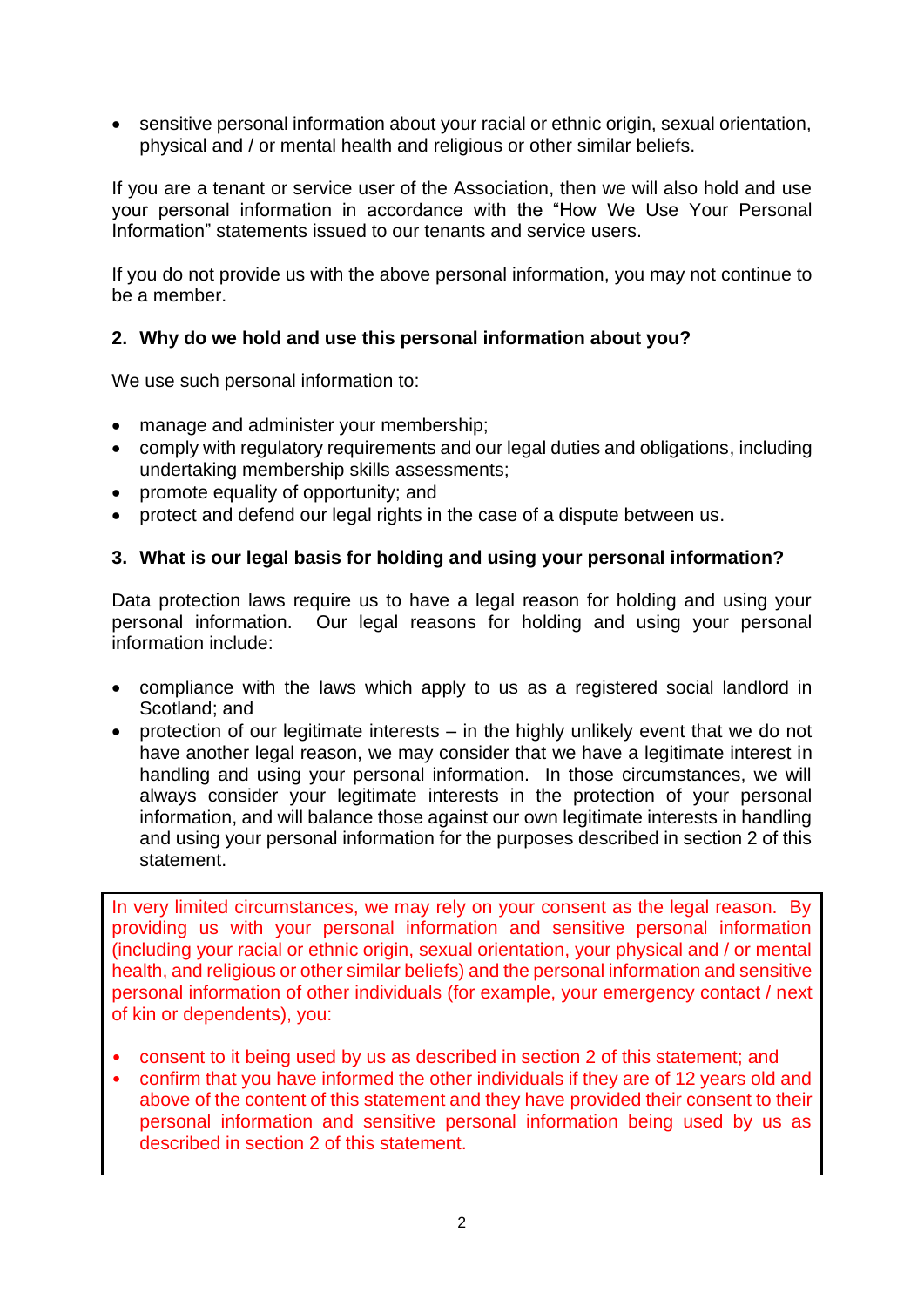You and the individuals have the right to withdraw your consent to us holding and using your and their personal information and sensitive personal information by contacting us. Once you / they have withdrawn your / their consent, we will no longer use your / their personal information and sensitive personal information for the purpose(s) set out in section 2 of this statement, which you originally agreed to, unless we have another legal reason for doing so.

### **4. Who do we share your personal information with?**

We may share your personal information with the following organisations for the purposes described in section 2 of this statement:

- Scottish Housing Regulator;
- our financial advisers, consultants, solicitors and IT service providers; and
- the Police (in the case of actual or suspected criminal activity).

### **5. How long do we keep your personal information?**

We will only keep your personal information for as long as we need to for the purposes described in section 2 of this statement, including to meet any legal, accounting, reporting or regulatory requirements. More information is contained in our data retention policy, which is available by contacting our DPO.

#### **6. What rights do you have in relation to your personal information that we hold and use?**

It is important that the personal information that we hold about you is accurate and current. Please keep us informed of any changes. Under certain circumstances, the law gives you the right to request:

- A copy of your personal information and to check that we are holding and using it in accordance with legal requirements.
- Correction of any incomplete or inaccurate personal information that we hold about you.
- Deletion of your personal information where there is no good reason for us continuing to hold and use it. You also have the right to ask us to do this where you object to us holding and using your personal information (details below).
- Temporarily suspend the use of your personal information, for example, if you want us to check that it is correct or the reason for processing it or to stop us from using your personal information altogether if we have committed a breach of data protection laws.
- The transfer of your personal information to another organisation.

You can also object to us holding and using your personal information where our legal reason is a legitimate interest (either our legitimate interests or those of a third party).

Please contact our DPO if you wish to make any of the above requests. When you make a request, we may ask you for specific information to help us confirm your identity for security reasons. You will not need to pay a fee when you make any of the